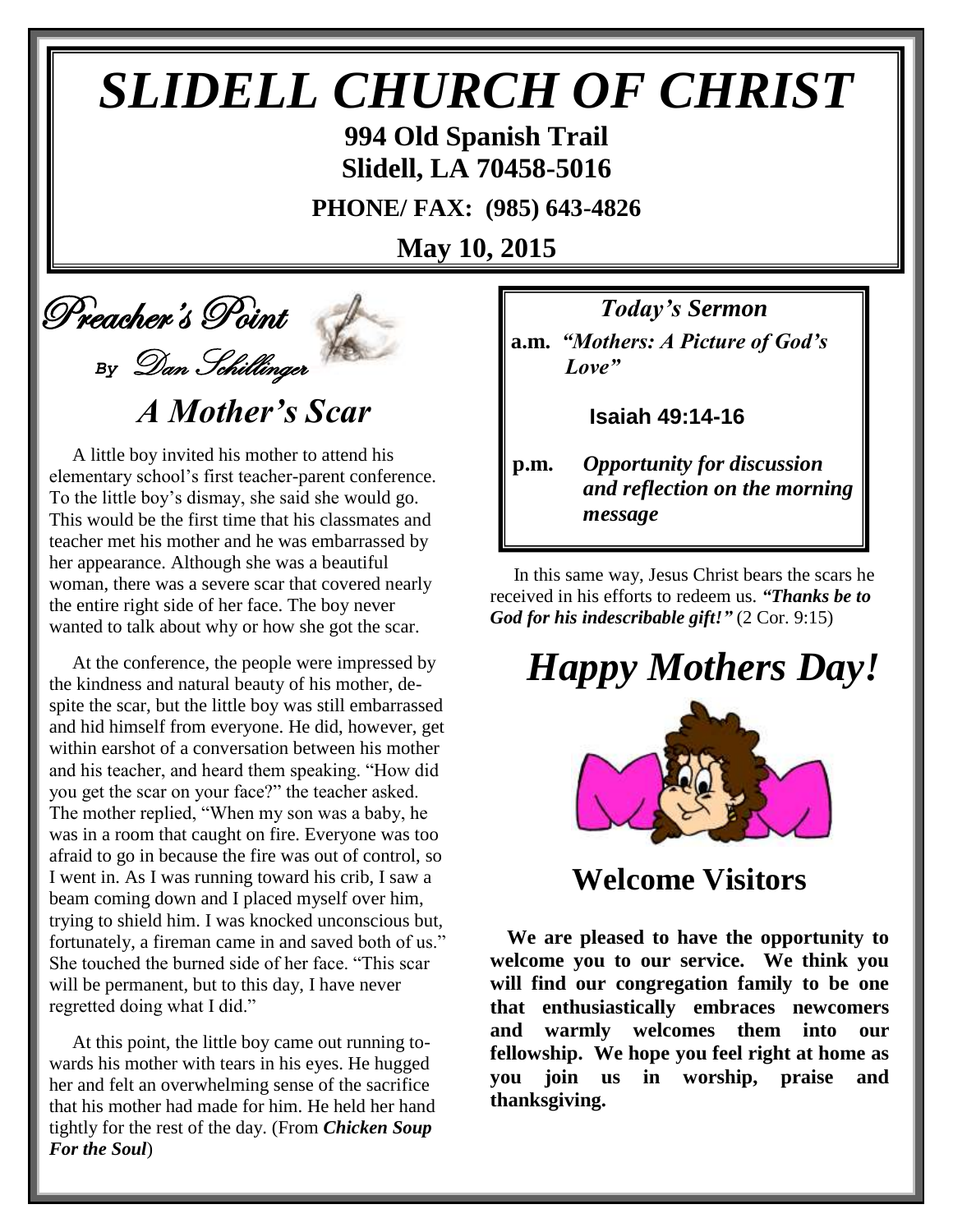

## **Plan to Attend …**

A congregational potluck in our Fellowship Hall honoring our 2015 Graduating Seniors will be held next Sunday, May 17, following the morning service. Let's show these young people

how much we appreciate them and their accomplishments. Our seniors are:

> **Lauren Beard / Slidell High School Luis Vargas / Northshore High School**

Please mark your calendar for this special event.

## "*REMEMBER IN PRAYER*



With Visits, Calls, & Cards

" *ENCOURAGE"*

 **The earthquake victims in Nepal.**

 **The tornado victims n the areas of Norman and Moore, Oklahoma.**

 **Zac Steele** - resumed chemotherapy treatments, this time for malignancy in one of his hips.

**Claudia Molina** - has a mouth sore that has been diagnosed as non-malignant, but it is anticipated to take a little time to heal. For now she can't wear her dentures because of bone being exposed.

**Casey family** – Scot's mom in Charlotte, SC, just had carotid artery bypass surgery. She will now be undergoing rehab for up to 28 days. The Caseys have gone to Charlotte to assist her.

 **Shirley Ervin** - sent home from the hospitalizetion and trying to heal now from pneumonia in her right lung. She is still on oxygen, and is scheduled to see a specialist in immunology here in Slidell next Thursday.

 **Rose Acker** - successfully hospitalized for an irregular heartbeat and now recovering at home.

**Jean Cook** – having heart health issues.

 **Several of our number** have been suffering from an illness that is said to be not just a bacterial sinus infection, but perhaps even a strain of flu that can turn to pneumonia in one day. Evonne Machen

reports that this is an epidemic that is going around, combining upper respiratory and stomach symptoms. Those of us who have been living it say "Amen!" Among the sufferers are:

 **1. Paul & Teresa Moragne** - he is getting better every day, but Friday was Teresa's worst day. She has also been suffering from low blood pressure and dizzy spells.

 **2. Kate McDonald** - has been afflicted for more than a week.

 **3. Dan & Margaret Schillinger** - thanksgiving that they are healing well. They definitely have a bacterial component, because it is responding well to antibiotic treatments.

 **Tammy Kinsey** (Debbie's daughter) - diagnosed with lupus, and an allergy to the sun.

 **Bubby and Lacie Lawrence** (Gerald & Claudia's grandchildren) - pray for improvement in managing their diabetes.

 **Bob Hood** (husband of Jesse Fowler's niece; a young man living in Granada, MS) - has cancerous knots in his skin.

 **Judy Fowler** (wife of Jesse Fowler's brother) undergoing medical tests.

 **Candie Smith** (wife of a coworkers of Dorsie Jones) - diagnosed with final-stage cancer.

Paul Moragne, Jr. - awaiting diagnosis from a cluster of symptoms: partial loss of motor control, migraine headaches, and fluid behind his ear.

 **Kaitlyn McDonald** (Kate's daughter) - awaiting results from her recent teaching praxis.

 **Anna Jones** (Mr. Dale's daughter) - doing better managing her pain, and is due for surgery on May 12.

 **Phyllis Tansil** - for lasting relief from her chronic back pain.

 **Elena Castenada** (niece of Paul & Teresa Moragne) - age one, has brain damage from an unknown cause.

 **Caleb Roig (**grandson of George & Fairie Roig) – suffering from strep throat.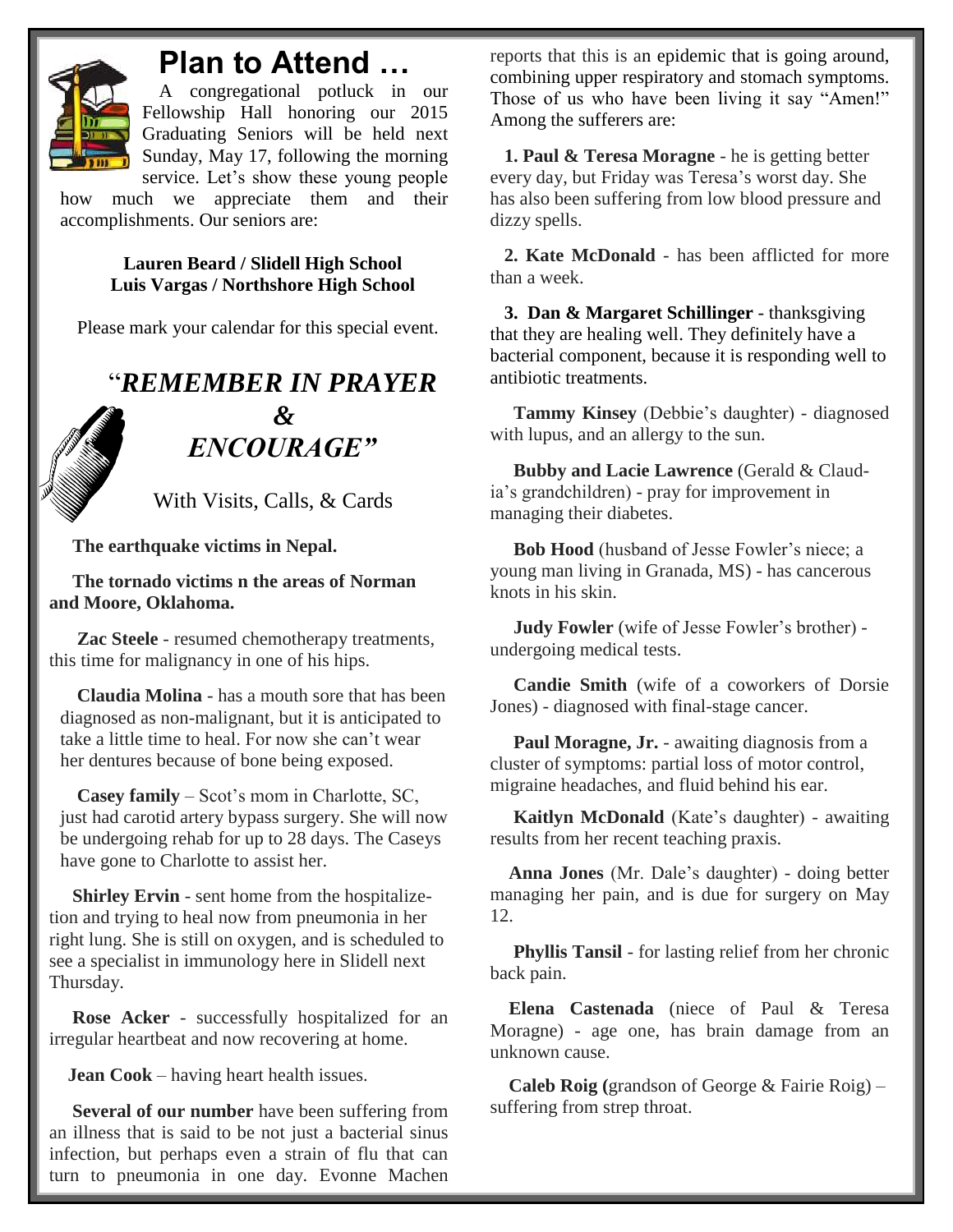**James Roig** (son of George & Fairie Roig) dealing with the decline and imminent passing of grandmother, Nemie Anna Dunn.

 **Sheri Roig** – has an important job interview coming up.

**Dennis Jones** (Ken's brother in Florida) thanksgiving that a dangerous staph infection was stopped when his recent surgically-implanted metal rods were removed from his legs.

**Irvin Briant, Sr.** (Gregory Briant's dad) struggling to regain better health in a special-needs hospital in Covington.

**Irvin Briant, Jr.** (Gregory Briant's brother) - has become weaker and less coherent.

 **Sharon Honore** (Anita Briant's sister) - being treated for cancer at M.D. Anderson Hospital in Houston.

**Alexis Leonard** - suffering a hurt knee.

**Colton Roig** - for his faith-walk with the Lord.

**Janet Despenza** - for her continued recovery following recent cervical vertebrae surgery.

**Cheryl Elkin** (member of the church in Pigeon Forge, TN and a friend of Joyce Carter's) - tests have revealed a growing spot and two new spots in her lung, despite recent chemotherapy.

**Patricia Fowler** (sister of Reneitha Dean) diagnosed with stage-four lung cancer. She is a member at the West Looxahoma church of Christ in Senatobia, MS.

**Irvin T. Johnson** (brother of Freida Hollis) - of Tuscaloosa, AL, in ill health, is coming to Slidell soon to live with Frieda. Pray for Frieda's endurance as she cares for him.

**Harold Evans** (Sharon's husband) - recovering at home after having a stent surgically implanted Thursday in his pancreas due to two additional cysts being discovered there.

**Devon Nelson** (grandson of George & Fairie Roig) - preparing to enlist in the U.S. Army soon.

 **Gerald Molina** - experiencing neck pain, and several lower-back issues..

 **Becky Gilbert** - secretary at the Tammany Oaks congregation, undergoing chemotherapy.

 **Sid Westbrook** - Meghan's uncle, in Snyder, Texas. MRA test results indicate that he has a minor aneurism in a brain blood vessel; separately, his intermittent fainting spells are believed to be symptomatic of cardio neurogenic syncopy.

 **Steve Lapinto** and family (co-worker of Barbara Myers) - newborn son Anthony hospitalized in Children's Hospital with serious health difficulties.

 **Pearlington church of Christ** - struggling to be able to support a preacher.

 **Shane & Meghan Hicks** - have gone to the Smokey Mountains in east Tennessee on vacation until next Friday.

**Pray for all who are travelling.**

**Pray for the Spanish Bible study.**

**Pray for our elders: Courtney Cheri, Dwight Jones and Gerald Molina.**

**Pray for President Obama and all our elected officials.**

**Pray for our men and women in our armed forces, both here and abroad!**

#### \* \* \* \*

### *THE BASIC TOOL: A GOOD TRANSLATION (continued)*

Adapted from Fee & Stuart, *How to Read the Bible for All Its Worth* (3rd edition)

#### *The Questions of Language*

 The problem with a literal Bible translation is that it keeps distance at the wrong places--in language and grammar. Thus the translator often renders the Greek or Hebrew into English that is otherwise never written or spoken that way. For example, no native English-speaking person would ever have said *"coals of fire"* (KJV, Rom. 12:20). That is a literal rendering of the Greek construction, but what it *means* in English is *"burning coals"* (NIV) or *"live coals"* (NEB).

A second problem with a literal translation is that it often makes the English ambiguous, where the Greek or Hebrew was quite clear to the original recipients. For example, in 2 Corinthians 5:16 the Greek phrase kata sarka can be translated literally